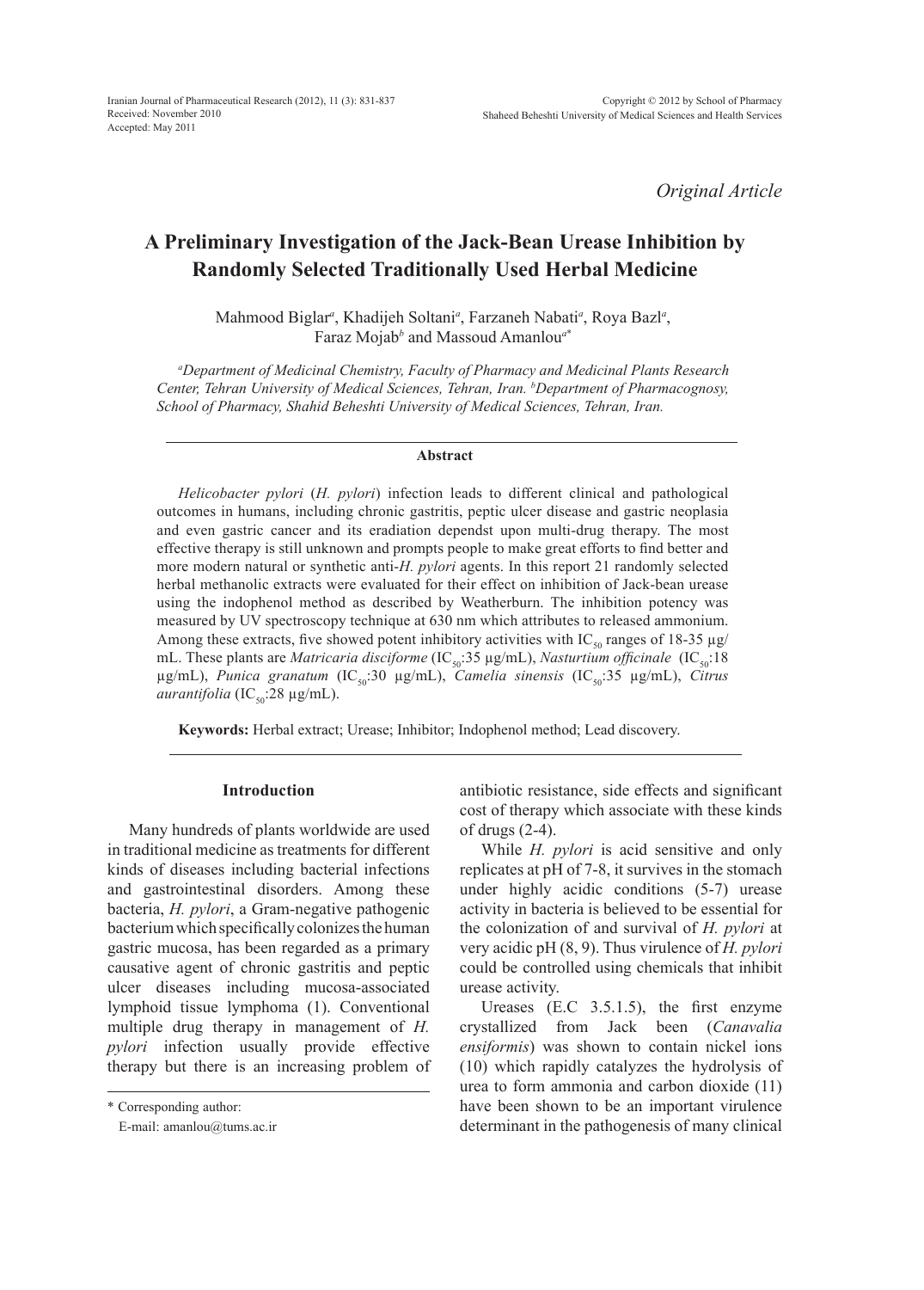conditions, which is detrimental for human and animal health as well as for agriculture (12). The product, ammonia, of such decomposing reactions diffuses across the cytoplasmic membrane, buffering the periplasmic space and allows growth in the presence of extracellular gastric acid (13), and responsible for negative effects of urease activity in human health (14), such as causing peptic ulcers, stomach cancer, etc. Besides, in agriculture the efficiency of soil nitrogen fertilization with urea decreases due to ammonia volatilization and root damage caused by soil pH increase (15).

Then, it's interesting to control the activity of urease through the use of its inhibitors in order to counteract these negative effects in medicine, environmental and agronomic. Many urease inhibitors have been described in the past decades, such as phosphorodiamidates (16), *α-*hydroxyketones (17), Polyhalogenated benzoand naphthoquinones (18) and imidazoles such as proton pump inhibitors of lansoprazole, rabeprazole and omeprazole (19).

Natural urease inhibitors from *Euphorbia decipiens* (20) and sulfated polysaccharide found mainly in various species of brown seaweed (fucoidan compounds) had been reported previously (21). The use of some chemical or herbal compounds were banned in vivo or entering clinical trials because of their toxicity, chemical or physical instability or low bioavailability (22).

Thus, seeking novel and efficacious urease inhibitors with good bioavailability and low toxicity are significative especially in low income countries with high infection rate of *H. pylori* is desirable. This report is focused on seeking for novel natural urease inhibitors from herbal sources that can be used directly or as a lead compounds in management of *H. pylori* infection.

#### **Experimental**

# *Plant extraction and preparation of extracts*

Twenty one medicinal plants which are listed in Table 1, are obtained randomly from local herbal market in September 2010, Tehran and identified by one of authors, Dr. F. Mojab and were evaluated against Jack-bean urease. Each plant sample was individually powdered and 1 g was extracted by maceration method using aqueous methanol (10 mL; 50:50 v/v) as solvent for 24 h. Each extract was filtered, concentrated under reduced pressure to dryness and stored at 0°C until time of analysis. The percentage of inhibition at 1000 µg/mL concentration of extracts, dissolved in same solvent was accurately defined.

#### *Chemicals*

All the chemicals used were of analytical grade from Merck Co., Germany. All aqueous solutions were prepared in MilliQ (Millipore, USA) water. Jack-bean urease was obtained from Merck (5 units/mg).

# *Urease inhibition activity assay*

For urease inhibition assays after addition of 10 mL of phosphate buffer to accurately weight of enzyme, sonication was performed for 60s, followed by centrifugation and evaluating absorbance of upper solution in  $\lambda$  = 280 nm which is attributed to enzyme. By using the following equation A = ε*bc* where *c* is the concentration of solution (mol/L), *b* is the length of the UV cell and ε represents molar absorptivity in the specific wavelength, we can calculate the concentration of initially urease solution. After proper dilution, the concentration of enzyme solution adjusts at 2 mg/mL.

The assay mixture, containing 100 μL (2 mg/mL) of Jack-bean urease and 100 μL of the test compound with 0.2 mL of 100 mM phosphate buffer pH 6.8 containing 25 mM urea was pre-incubated for 30 min in water bath at 37°C. The urease reaction was stopped after 30 min incubation with 600  $\mu$ L of 4%  $H_2SO_4$ acid. Enzyme inhibition activity performed by Berthelot alkaline phenol–hypochlorite method to examine the efficiency of adsorptive immobilization. This method is based on the released ammonia  $(NH_3)$  which reacts with hypochlorite (OCl− ) to form a monochloramine (23). This product then reacts with phenol to form blue-colored indophenols whose absorbance is measured at 625 nm.

The liberated ammonia was estimated using 500 μL of solution A (contained 5.0 g phenol and 25 mg of sodium nitroprusside) and 500 μL of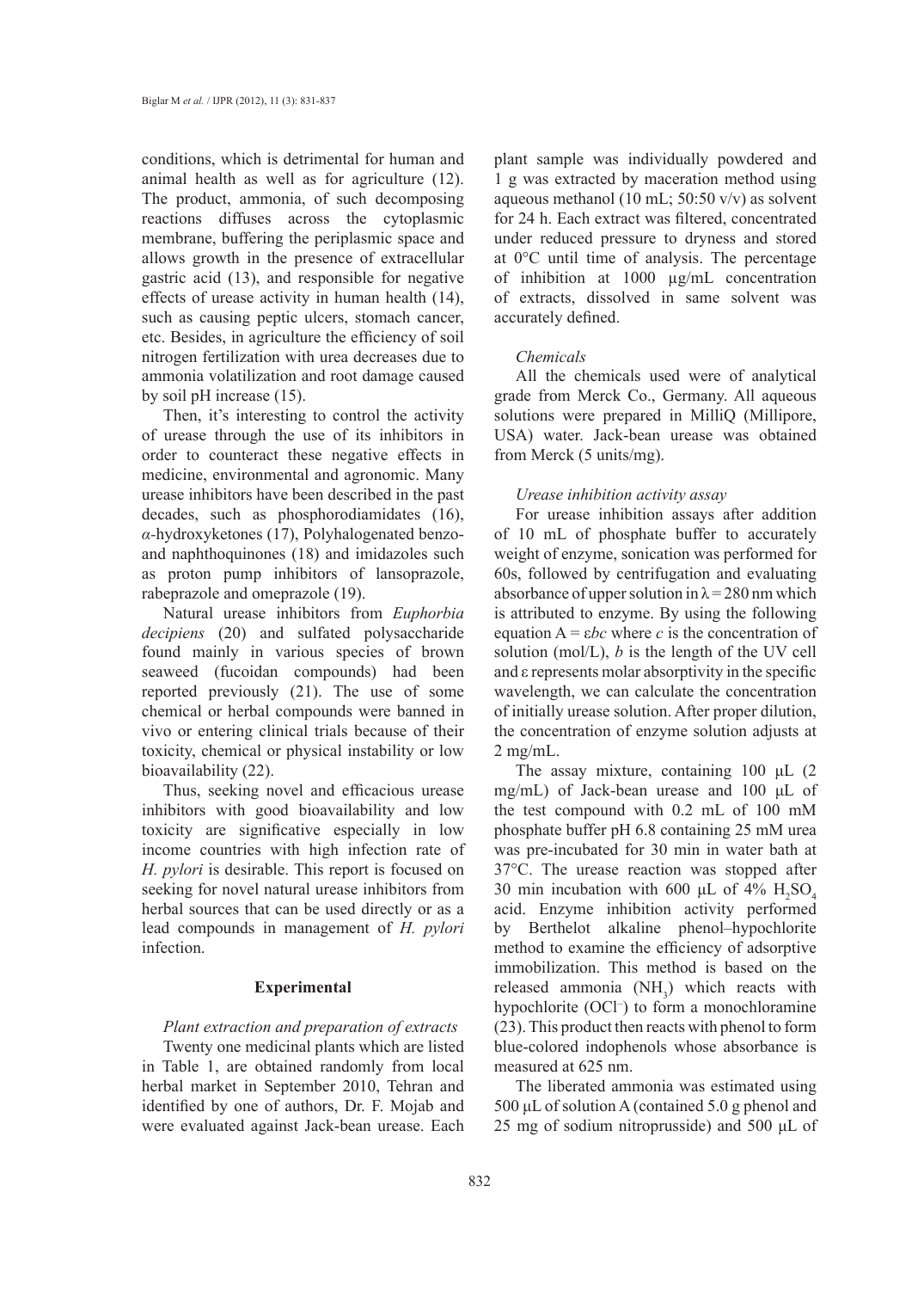|                | <b>Scientific name</b> | <b>Common name in English</b> | Common name in Persian Part used |          | Percent of inhibition $(\%)^*$ |
|----------------|------------------------|-------------------------------|----------------------------------|----------|--------------------------------|
| $\mathbf{1}$   | Alhagi maurorum        | Camel thorn                   | Khar-e shotor                    | resin    | $32.0 \pm 1.1$                 |
| $\overline{2}$ | Boswellia carterii     | Frankincense                  | Kondor                           | resin    | $11.3 \pm 1.9$                 |
| 3              | Camelia sinensis       | Tea shrub                     | Chai                             | leaf     | $95.4 \pm 2.40$                |
| 4              | Cerasus avium          | Cherry tail                   | Dom-e gilas                      | tail     | $26.6 \pm 2.90$                |
| 5              | Citrus aurantifolia    | Basra lime                    | Limu Omani                       | fruit    | $97.6 \pm 0.78$                |
| 6              | Citrullus colocynthis  | Bitter apple                  | Hanzal                           | Fruit    | $70.1 \pm 0.91$                |
| $\overline{7}$ | Cotoneaster nummularia | Pockspary manna               | Shirkhesht                       | resin    | $10.3 \pm 0.47$                |
| 8              | Fraxinus velutina      | Velvet Ash                    | Zaban-e ghonjeshk                | leaf     | $16.4 \pm 0.55$                |
| 9              | Laurus nobilis         | Grecian laurel                | Bargh-e bu                       | leaf     | $68.8 \pm 1.63$                |
| 10             | Matricaria recutita    | Chamomile                     | Babun-e shirazi                  | flower   | $88.8 \pm 0.99$                |
| 11             | Nardostachys jatamansi | Spikenard                     | Sonboletib                       | rhizomes | $\theta$                       |
| 12             | Nasturtium officinale  | Watercresses                  | Bolagooti                        | leaf     | $99.1 \pm 1.78$                |
| 13             | Nepeta bracteata       | Catmint                       | Zufa                             | flower   | $21.4 \pm 2.24$                |
| 14             | Nepeta menthoids       | French lavender               | Stoqodus                         | branch   | $26.6 \pm 1.43$                |
| 15             | Physalis alkekengi     | Winter cherry                 | Arusak-eposht-e pardeh           | fruit    | $72.2 \pm 1.88$                |
| 16             | Polygonum aviculare    | Seresh                        | Alafe haft band                  | leaf     | $62.5 \pm 3.10$                |
| 17             | Punica granatum        | pomegranate                   | Golnar                           | flower   | $96.7 \pm 2.55$                |
| 18             | Salvia officinalis     | Sage                          | Maryam Goli                      | leaf     | $71.3 \pm 0.22$                |
| 19             | Sambucus nigra         | <b>Black Elder</b>            | Agti                             | leaf     | $41.0 \pm 1.28$                |
| 20             | Trachyspermum copticum | Ajwain                        | Zenyan                           | seed     | $38.8 \pm 1.67$                |
| 21             | Zea mays               | Corn Crest                    | Kakol-e dhorrat                  | noodle   | $22.2 \pm 1.47$                |

Table 1. Name of the plants, part used in traditional medicine and percent of inhibition of urease enzyme in presence of 1 mg/mL of each herbal extract.

Values are expressed as mean ± SD of 3 experiments.

solution B (contained of 2.5 g sodium hydroxide and 4.2 mL of sodium hypochlorite in 500 mL of distilled water) at 37°C for 30 min and the absorbance was measured at 625 nm against the control. All reactions were performed in triplicate in a final volume of 1 mL. Percentage of inhibitions were calculated using the formula  $(100 - (OD sample / OD control) \times 100)$ .

The concentration of compounds that inhibited the hydrolysis of substrate by 50%  $(IC_{50})$  was determined through monitoring the inhibition effect of various concentrations of extracts in the assay. The  $IC_{50}$  values were then calculated using above mentioned formula in the previous section.

# **Results and Discussion**

As evidence in beneficial effects of medicinal plants traditionally used to manage different disorders, twenty one samples, are available from local herbal and medicinal plants shop were examined against Jack-bean urease by Berthelot alkaline phenol-hypochlorite method and results revealed varied inhibitory activities (Table 1). Five extracts which showed maximum inhibitory effect ( $\geq 90\%$  of enzyme inhibition) were selected and further studied for  $IC_{50}$ determination by UV-spectroscopy technique; the relevant dara is presented in Table 2.

As shown in Figure 1, concentrationdependent activities against Jack-bean urease were observed between selected extracts and inhibitory effect increased together with increasing the concentration of each plant's extract in the range of  $(0-100 \mu g/mL)$ .

As shown in Table 2, the inhibitory activities of five selected extracts were found to be the most potent inhibitors are: *Camelia sinensis*   $(IC_{50} = 35 \text{ µg/mL})$ , *Citrus aurantifolia*  $(IC_{50} =$ 28  $\mu$ g/ml), *Nasturtium officinale* (IC<sub>50</sub> = 18  $\mu$ g/ mL), *Punica granatum* ( $IC_{50} = 30 \mu g/mL$ ) and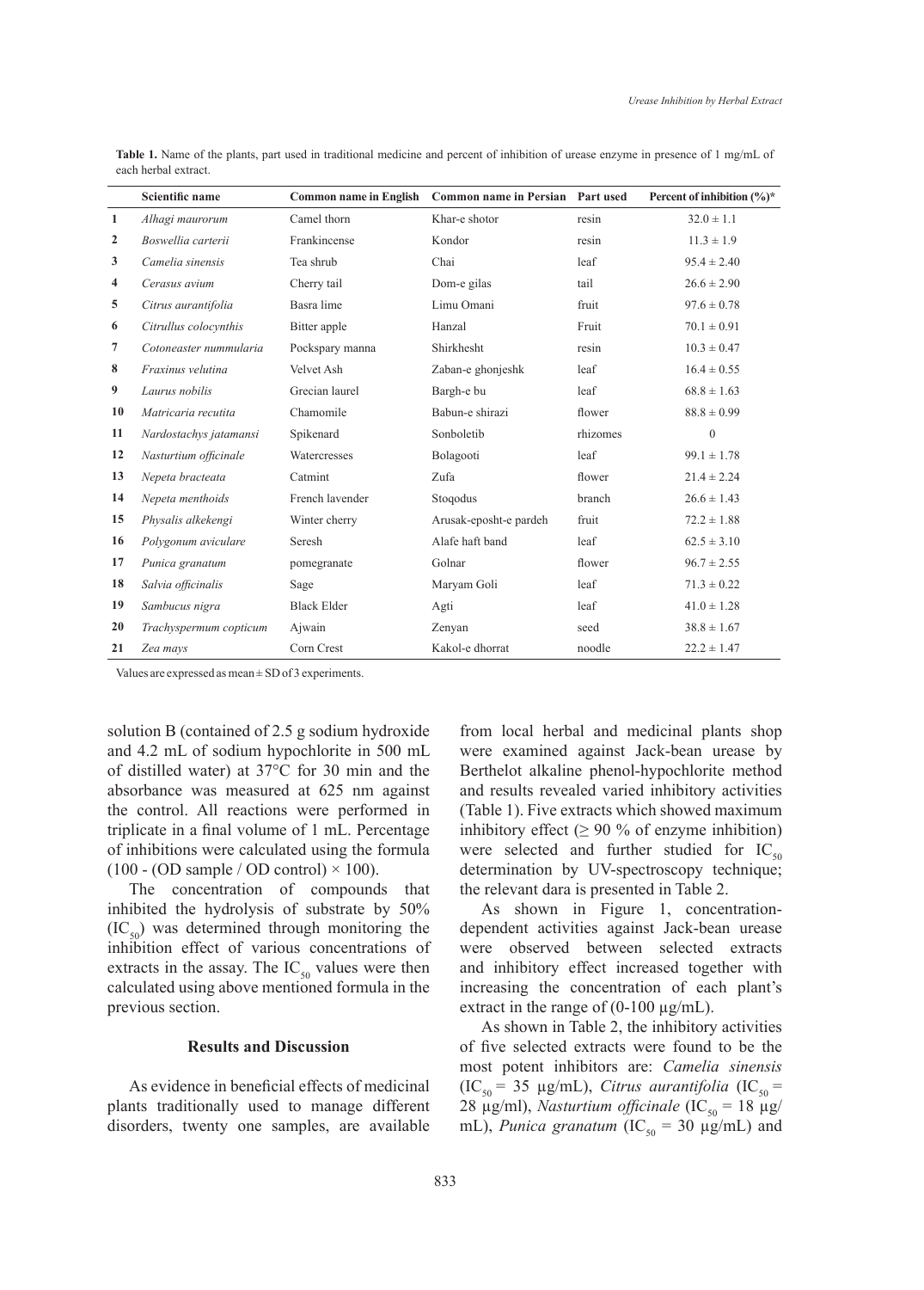**Table 2.** The IC<sub>50</sub> and the percent of enzyme inhibition in the presence of plants extract at concentration of 1 mg/mL.

| Plant name            | $IC_{50}(\mu g/mL)$ | Percent of Inhibition (%) |
|-----------------------|---------------------|---------------------------|
| Camelia sinensis      | $35 \pm 1.9$        | $95.38 \pm 2.40$          |
| Citrus aurantifolia   | $28 \pm 0.6$        | $97.64 \pm 0.78$          |
| Matricaria recutita   | $37 \pm 1.6$        | $88.88 \pm 0.99$          |
| Nasturtium officinale | $18 \pm 1.4$        | $99.13 \pm 1.78$          |
| Punica granatum       | $30 \pm 1.2$        | $96.75 \pm 2.55$          |

Preincubation time was 0.5 h. IC<sub>50</sub> vales were calculated from urease inhibition rate of six doses, 10, 20, 40, 60 and 80  $\mu$ g/mL in triplet.

*Nasturtium officinale* (IC<sub>50</sub> = 35  $\mu$ g/mL).

Medicinal plants serve as a useful sourcees of novel drugs (24). In developing countries, since the application of antibiotics is still under a poor management as a whole, there is a growing need for finding new medicinal plants especially anti-*H. pylori* agents that can help eradicate the invasion and presence of survived *H. pylori* strains to avoid relapse of gastric ulcer. In this regard, the literature has reported extracts of certain plants such as cashew apple (25), cinnamon (26), and Chinese tea (27) inhibit growth of *H. pylori* and some urease inhibitory activity.

According to reported investigations on *Camelia sinensis* (Green tea) its *H. pylori*'s urease inhibition has been proven (28). Achieving  $IC_{50}$ equal to 35 µg/mL for *C. sinensis* in this study which is varied from previous researches  $(IC_{50})$  $= 13 \mu g/mL$ , is probably due to the diversity of growth, harvesting and extraction methods. Regarding the excess amount of flavon, flavol, catechin epigallocatechin gallate, gallocatechin gallate, gallocatechin, and many other flavonoids in *C. sinensis* (28)*,* we can conclude that urease inhibitory activity of black tea (this study) is attributed to the similar substances found in green tea extract in different amounts. The chemical constituents and functional groups of these compounds play important role in inhibition of urease. The functional groups such as hydroxyl and ketones which are linked with aromatic rings can interact with Ni ions in active site of enzyme, resulting in its inhibition.

The Key lime (*Citrus aurantifolia*; Omani lime) is a citrus species with a globose fruit, 2.5- 5 cm in diameter (1–2 in) that is yellow when ripe but usually picked green commercially. It is smaller, seedier, has a higher acidity, a stronger aroma, and a thinner rind than that of the Persian lime (*Citrus x latifolia*). It is valued for its unique flavor compared to other limes, with the key lime usually having a more tart and bitter flavor. In Malaya, the juice is taken as a tonic and to relieve stomach ailments and it is given as a vermifuge in combination with oil. In India, the pickled fruit is eaten to relieve indigestion. It have been used as an antiseptic, tonic, an antiscorbutic, an astringent, and as a diuretic in liver ailments, a digestive stimulant, a remedy for intestinal hemorrhage and hemorrhoids, and as a disinfectant for all kinds of ulcers when applied in a poultice (29-33). In Iran dried fruits are usually consumed as vegetable and prevent indigestion.

The chemical composition of *C. aurantifolia* is well known and limonene, *γ*-terpinene, terpinolene and *α*-terpineol present in different amounts (32). Antibacterial activity of essential oil of lime is related to its composition (31) but none of those compounds could inhibit urase enzyme. However urease inhibitory of *C. aurantifolia* was found to be  $(IC_{50} = 28 \mu g)$ mL). The methanolic extract of dried fruits may contain new substance which is not reported in literature and need more investigation on its isolation and identification.

Another plant which shows high inhibitory effect on urease is *Matricaria recutita* (*Chamomile*). Previously, it was shown that the *Chamomilla recutita* (*M. recutita*) oil extract is rich in fatty acids, coumarins, terpenes, spiroethers and flavonoids contributing to its medicinal properties (34, 35). Additionally, *Roman chamomile* sample showed high antimicrobial activity against all strains of tested microbes Gram-negative bacteria (*Escherichia coli, Pseudomonas aeruginosa,*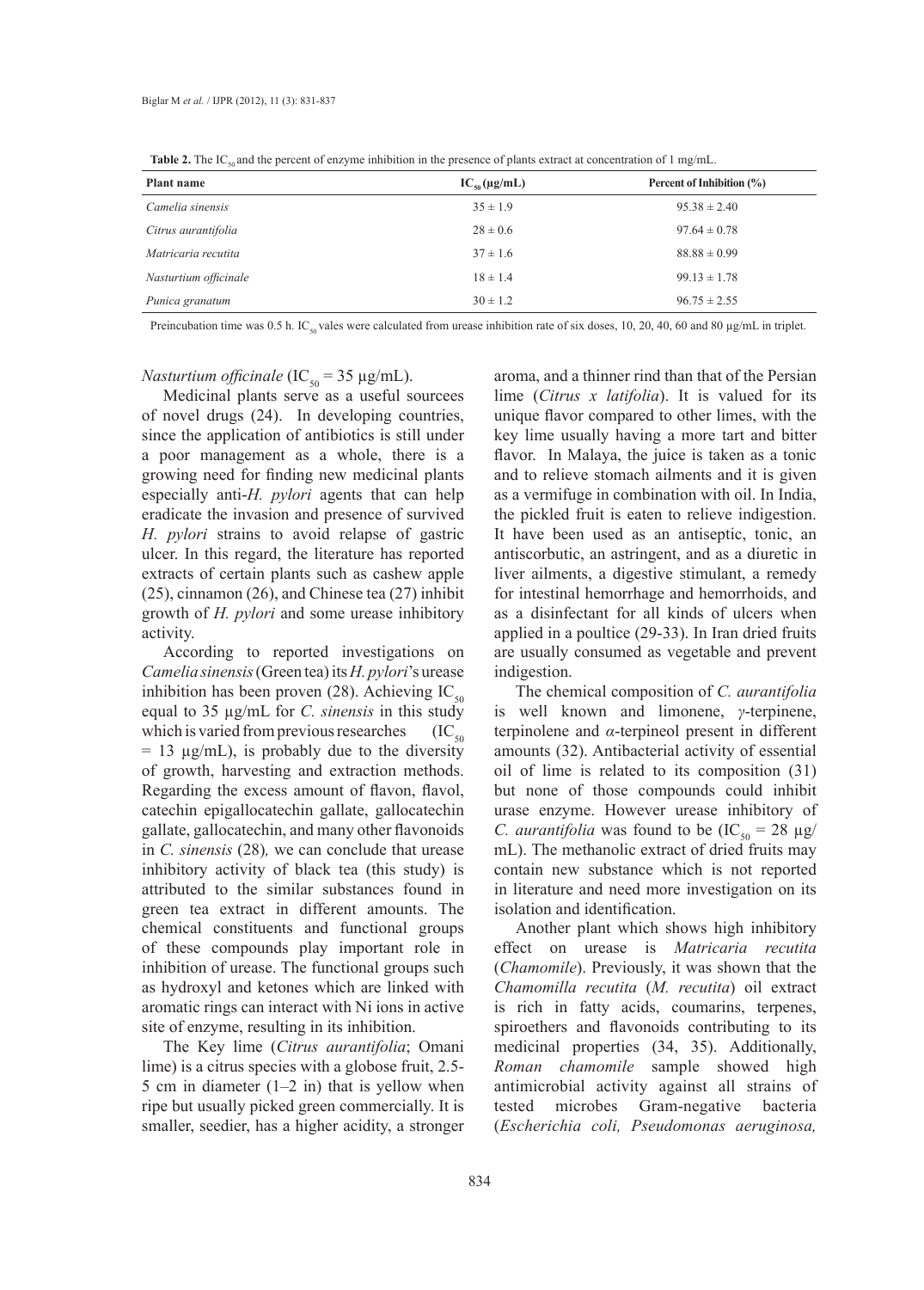

**Figure 1.** Inhibition profile of five selected extract against Jack-been urease activity by indophenol method.

*Proteus vulgaris, Klebsiella pneumoniae and Salmonella sp.*) (36, 37).

The chamomile oil inhibited the *H. pylori's* growth in very low concentrations of 0.0075% (v/v). The reported  $MIC<sub>50</sub>$  and  $MIC<sub>90</sub>$  of *Chamomilla recutita* (*M. recutita*) oil extract for *H. pylori* were 62.5 mg/mL and 125.0 mg/ mL, respectively. In addition, it was found that urease production of *H. pylori* was inhibited by the *M. recutita* oil extract (35). This finding was of particular interest, since urease activity is critical for the survival of this microorganism in the stomach.

It was shown that the *M. recutita* oil extract influenced the morphological and fermentative properties of *H. pylori*. Thus, it is possible that these compounds (fatty acids, coumarins, terpenes, spiroethers and flavonoids) could be responsible for the morphological and fermentative changes and subsequent anti-*H. pylori* activity of the *M. recutita ita* oil extract. However, a 50 % aqueous methanol extract from *M. recutita* flowers was also found to be inhibitory against urease, which corroborates previously reported results (35). Both *M. recutita*  oil extract or its methanloic extract may be useful as additional remedy in the complex treatment of stomach ulcers and duodenal intestinal diseases which are subjected to *H. pylori*, especially for patients with allergic responses to antibacterial drugs (35).

Watercresses (*Nasturtium officinale*) are

fast-growing, aquatic or semi-aquatic, perennial plants native from Europe to central Asia, and one of the oldest known leaf vegetables consumed by human beings. These plants are members of the family Brassicaceae or cabbage family, botanically related to garden cress and mustard with a peppery, tangy flavor due to high contents of phenethyl isothiocyanate (38). Many benefits from eating watercress are claimed, such as that it acts as a stimulant, a source of phytochemicals and antioxidants, an anti-microbial, a diuretic, an expectorant, and a digestive aid (38-40). The phenethyl isothiocyanate content of watercress inhibits hypoxia-inducible factors which can inhibit angiogenesis in lung cancer (41). The strong urease activity (IC<sub>50</sub>=18 µg/mL) reported in this study among all other extracts, which reported for the first time, is concurrent with its daily usage as digestive aid in people whom suffering gastric upset. Phenethyl isothiocyanate may interact with urease Ni ions and inhibit its catalytic activity. More investigationa are needed to confirm this hypothesis.

Another plant which shows positive effect on urease inhibition is *Punica granatum* (Pomegranate**)***.* Previous studies on pomegranate demonstrated its medicinal usage against *salmonella* (42). Anti-*helicobacter pylori*  activity of aqueous and ethanolic extract of *punica granatum* pericarps are recently reported (43). The minimal inhibitory concentration (MIC) value was reported to be 0.78-6.25 mg/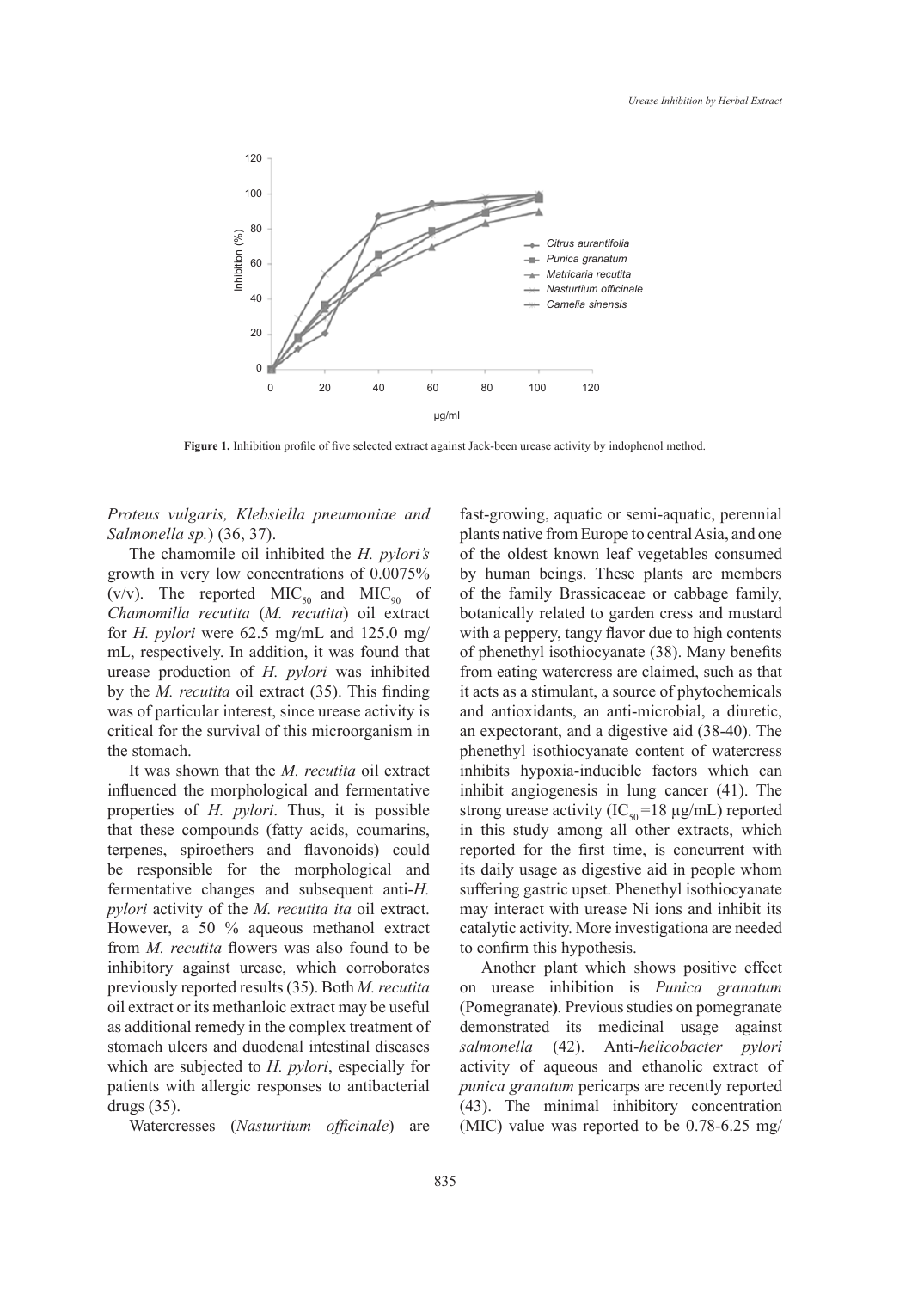mL, but the mechanism of this inhibition was not clearly investigated.

The medicinal plant possesses a high amount of tannin (25%). The antimicrobial properties of this substance were well established. Polar fraction of *P. granatum* was reported to contain ellagitannin and punicalagin (43). The strong urease inhibitory activity of *P. granatum* (IC<sub>50</sub> 30) µg/mL) reported here revealed that antibacterial properties of *P. granatum* against different strands of *H. pylori* could be at least partially due to inhibition of urease by interaction of ellagitannin and punicalagin with active site of enzyme or modulating its activity by aggregation properties of tannin.

Medicinal plants, traditional medicinal and other natural sources are still good source for lead discovery. The results of this study revealed that random screening of medicinal plants could lead to introducing new candidate for further studies which, in the end, can help and enhance human health.

# **Acknowledgment**

This study was supported by a grant from the Research Council of Tehran University of Medical Sciences.

#### **References**

- Wotherspoon AC, Ortiz-Hidalgo C, Falzon MR and (1) Isaacson PG. *Helicobacter pylori*-associated gastritis and primary B-cell gastric lymphoma. *Lancet* (1991) 338: 1175-1176.
- (2) Jenks P and Edwards DI. Metronidazole resistancem in *Helicobacter pylori*. *Int. J. Antimicrobial Agents* (2002) 19: 1-7.
- (3) Kim IH, Lee DG, Lee SH, Ha JM, Ha BJ, Kim SK and Lee JH. Antibacterial activity of *Ulva lactuca* against methicillin-resistant *Staphylococcus aureus*. *Biotechnol. Bioprocess Eng*. (2007) 12: 579-582.
- (4) Karen WM and Edzard E. Herbal medicines for treatment of bacterial infections: a review of controlled clinical trials. *J. Antimicrob. Chemother.* (2003) 51: 241-246.
- $(5)$  Stingl K, Altendorf K and Bakker EP. Acid survival of *Helicobacter pylori*: how does urease activity trigger cytoplasmic pH homeostasis? *Trend Microbiol.* (2002) 10: 70-74.
- (6) Stingl K and De Reuse H. Staying alive overdosed: how does *Helicobacter pylori* control urease activity? *Int. J. Med. Microbiol.* (2005) 295: 307-315.
- (7) Zhang L, Mulrooney SB, Leung AFK, Zeng Y, Ko

BBC, Hausinger RP and Sun, H. Inhibition of urease by bismuth(III): Implications for the mechanism of action of bismuth drugs. *Biometals* (2006) 19: 503-511.

- Mobley HL, Hu LT and Foxal PA. *Helicobacter pylori* urease: properties and role in pathogenesis. *Scand. J. Gastroenterol.* (1991) 187: 39-46. (8)
- Bauerfeind P, Garner R, Dunn BE and Mobley HL. Synthesis and activity of *Helicobacter pylori* urease and catalase at low pH. *Gut* (1997) 40: 25-30. (9)
- (10) Michetti K. Pathogenesis of *Helicobacter pylori* infection. *Curr. Opin. Gastroenterol.* (1998) 14: 57- 63.
- (11) Dixon NE, Gazzola C, Blakeley RL and Zerner B. Jack bean urease (EC 3.5.1.5), A metaloenzyme, A simple biological role for nickel? *J. Am. Chem*. *Soc*. (1975) 97: 4131-413.
- $(12)$  Karplus PA, Pearson MA and Hausinger RP. 70 Years of crystalline urease: what have we learned? *Acc. Chem. Res*. (1997) 30: 330-337.
- $(13)$  Sachs G, Scott D, and Weeks D. The compartment buffered by the urease of *Helicobacter pylori*: cytoplasm or periplasm. *Trends Microbiol.* (2002) 10: 217-218.
- (14) Mobley HLT, Island MD and Hausinger RP. Molecular biology of microbiol ureases. *Microbiol. Rev.* (1995) 59: 451-480.
- $(15)$  Zheng Q, Van Cleemput O, Demeyer P and Baert L. Nitrous oxide and methane emissions during rice growth and through rice plants: Effect of dicyandiamide and hydroquinone. *Biol. Fertil. Soils.* (1991) 11: 41-47.
- $(16)$  Pedrazzini F, Tarsitano R and Nannipieri P. The effect of phenyl phosphorodiamidate on urease activity and ammonia volatilization in flooded rice. *Biol. Fertil. Soils* (1987) 3: 183-188.
- (17) Tanaka T, Kawase M and Tani S.  $\alpha$ -Hydroxyketones as inhibitors of urease. *Bioorg. Med. Chem*. (2004) 12: 501-505.
- (18) Ashiralieva A and Kleiner D. Polyhalogenated benzoand naphthoquinones are potent inhibitors of plant and bacterial ureases. *FEBS Lett.* (2003) 367-370.
- $(19)$  Tanaka T, Kawase M and Tani S. Urease inhibitory activity of simple *α,β*-unsaturated ketones. *Life Sci.* (2003) 73: 2985-2990.
- (20) Ahmad V, Hussain J, Hussain H, Jassbi AR, Ullah F, Lodhi MA, Yasin A and Iqbal M. First natural urease inhibitor from *Euphorbia decipien*s. *Chem. Pharm. Bull*. (2003) 51: 719-723.
- (21) Limuro M and Wakabayashi K. Preventive effects of *Cladosiphon Fucoidan* against *Helicobacte pylori*  infection in mongolian gerbils. *Helocobacter* (2003) 8: 59-65.
- (22) Goshima H and Kimura N. Acid dependent adherence of *Helicobacter pylori* urease to diverse polysaccharides. *Gastroenterology* (2000) 119: 358-367.
- (23) Weatherburn MW. Phenol-hypochlorite reaction for determination of ammonia. *Anal. Chem.* (1967) 39: 971-974.
- $(24)$  Principe PP. The economic significance of plants and their constituents as drugs. In: Wagner H , Hiroshi Hikino Farnsworth, N.R. (eds). *Economic and*